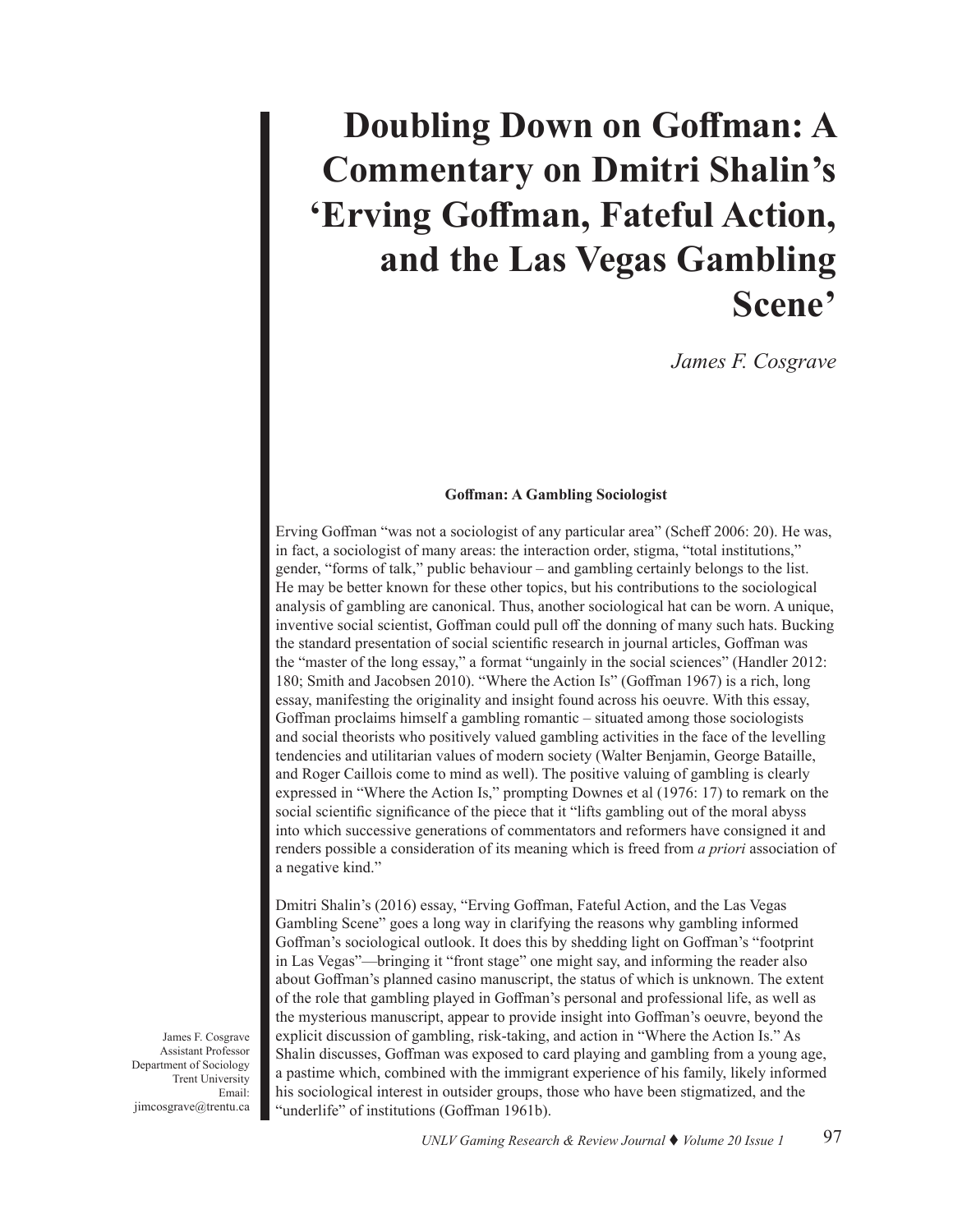Readers of Shalin's essay will no doubt find their own points of interest. A couple of biographical points must be mentioned here, particularly as they are telling of Goffman the person, as well as of his sociology. Friends who played poker with Goffman knew him to be a poor player. But he was a shrewd blackjack player, successful at card-counting, earning him banishment from Vegas casinos. These facts about Goffman are not widely known among the many readers of his books. Shalin (2016: 7) notes the irony of his poor poker play; the facts are telling because they provide insight into the sociologist who, for the many who have read at least some of his work (including countless undergraduate sociology students), is known as the creator of the dramaturgical perspective, articulated in the well-known *The Presentation of Self in Everyday Life* (1959), with its concepts of "impression management" and "front" and "backstage." Goffman begins the book laying out the informational and semiological aspects of interaction as actors seek to "define the situation" so they "know how best to act" (1).

It is hard to imagine a game with more dramaturgical significance than poker, as players attempt to manage the intentional dimension of communication through talk or gesture –the expressions they "give," while opponents try to read the unintended messages – the tells, or what they "give off" (Goffman 1959: 2). This significance is clearly demonstrated by the widespread use of sunglasses in poker tournaments. The facts Shalin recounts are more telling and significant for those who have read "Where the Action Is" and wondered about Goffman's gambling interests. In reference to the quote Shalin (2016: 7) uses to convey the irony, it should be noted that several of Goffman's poker pals became well-known in sociology, and in the cases of David Matza and Irving Piliavin, for their contributions to the sociology of deviance. It is intriguing for the flyon-the-wall sociologist to imagine the interactions and talk taking place at these games. As poker is mostly non-verbal or gestural, the non-talking dimension would be most intriguing. The irony, of course, was that Goffman, the coolly detached master of microsociological observation, was "unimpressive as an impression manager" (Shalin 11). The sociological analyst, not only of "the presentation of self," but of "fun in games" (1961a), and "strategic interaction" (1969), who, as the inventive creator of a multitude of sociological concepts and writerly expressions given, would come to be regarded as one of the most original, and literary, writers in sociology (Smith and Jacobsen 2010; Handler 2012; Watson 2015), was dramaturgically deficient when it came to expressions given off. Goffman's penchant for card-counting in Vegas casinos was thus likely a source of dramaturgical stress. Following the publication of Edward Thorp's *Beat the Dealer* in 1962, he formed a card-counting "team" (Goffman 1959: 77-105) with Ira Cisin. "Dramaturgical circumspection" (Ibid. 218) required that Cisin do the actual counting as Goffman's efforts were 'too obvious' (Shalin 25).

Shalin (29-36) discusses the formative scholarly influences on Goffman's work on games and gambling, and the intellectual milieu shaping Goffman's sociology. Goffman's work (notably in *Stigma* and *Asylums)* demonstrated the influence of labelling theory, developed by Howard Becker, Edwin Lemert, Frank Tannenbaum and others. The rise of labelling theory and symbolic interactionism ("liberal" sociological perspectives) stood in contrast to the "Calvinist" functionalism of Talcott Parsons (Ibid: 19), which reigned over American sociology in the 1940s and 50s. Goffman was a severe critic of American functionalism (Ibid) but a self-proclaimed Durkheimian (Goffman 1959). Goffman's (1967) sociological conception of "action" showed his difference from functionalism. Action was to be found amongst those who chose risky activities (in whatever sphere of life) rather than conformity and safe living. Goffman was ingenious at generating concepts to serve his analyses (producing many famous ones, such as "total institution," "spoiled identity," "facework," etc.), often rehabilitating native terms to serve as analytic terms (Scheff 2006; Handler 2012). Goffman (1967: 186) states that the phenomenon of "action" he wants to study is derived from the world of gambling: "gambling is the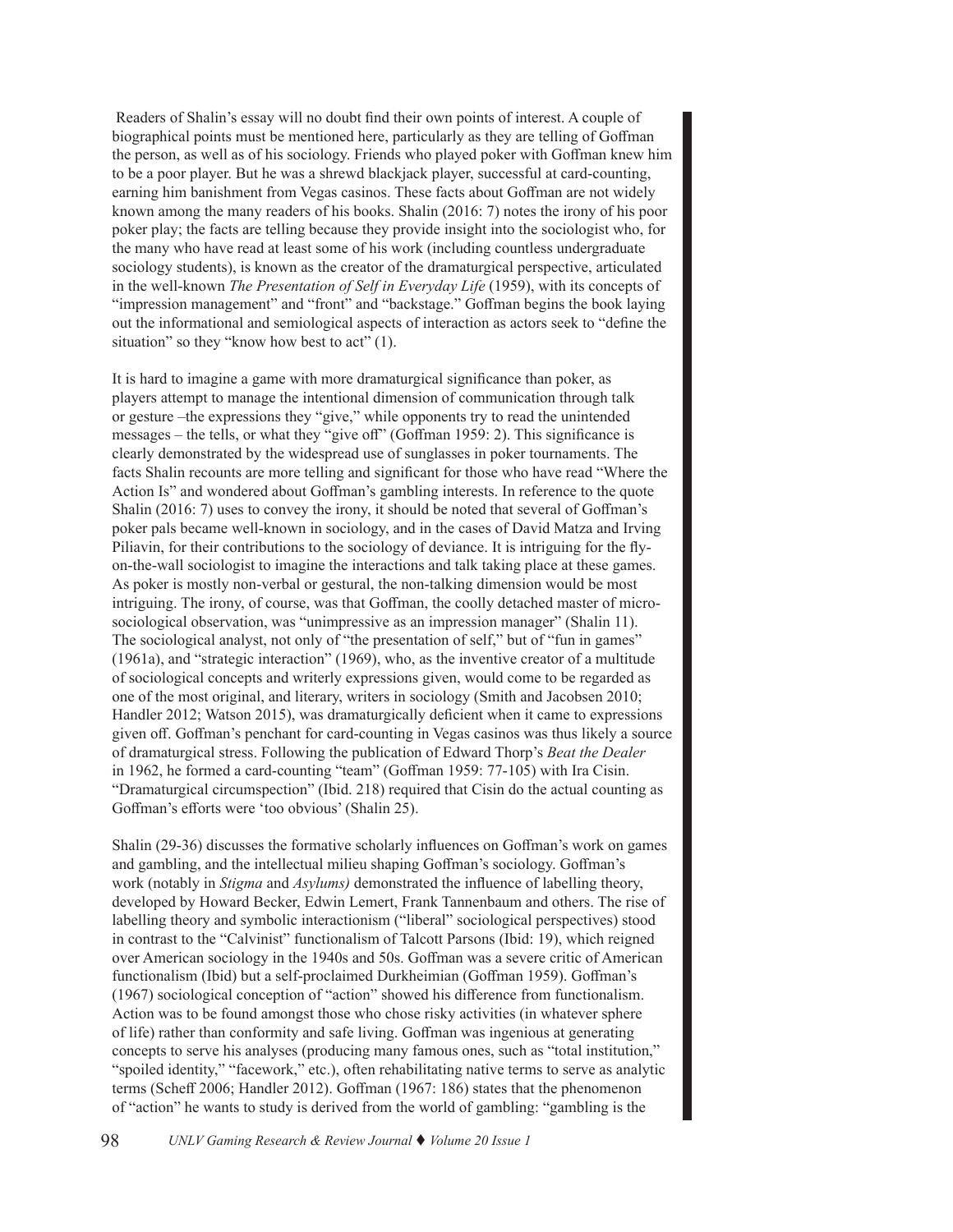prototype of action." Goffman's "action" signifies an epistemological and methodological challenge to functionalism: it is "experience near" compared to the "experience distant" conception of action offered in Parsons' functionalism (Handler 2012: 182). As Shalin makes clear, Goffman was personally immersed in gambling and sociologically interested in the topic: his methodological proclivities and experience-near epistemology demonstrated a sociological closeness to the materials to be studied—a sociology close to the action. This is revealed in his participant observation research as a card dealer in Las Vegas and as an orderly in St. Elizabeth's Hospital (Goffman 1961b), although, as Shalin (2016: 31-32) observes, there would be ethical-methodological limitations placed upon Goffman's approach today.

Shalin emphasizes bringing together biography, history, and theory in his discussion of Goffman's theory of action (Ibid: 4). There are echoes here of C. Wright Mills' (1959) classic conception of the "sociological imagination," and its basis in the bringing together of "biography and history." Mills, a contemporary of Goffman, also savagely critiqued Parsonian functionalism. However, reading the story Shalin lays out, it is possible to hear echoes of sociologist Robert Merton, Parsons' famous student.

Among other influential sociological contributions, Merton (1968) is known for his strain (also anomie) theory of deviance (its earliest formulation was published in 1938), which explains deviance (strain) in terms of differential opportunities to cultural goals as shaped and distributed by social structure. The theory presents a schema with "modes of adaptation" representing actor orientations to stipulated cultural goals. Those with legitimate means to achieve cultural goals demonstrate "conformity" while those who lack such means engage in "innovation." Merton postulated the main cultural goal in American society as material success. Innovation occurs when there are sociallystructured obstacles to goals: deviance and crime are thus resorted to in order to achieve the goals. Goffman's "Where the Action Is" offers some parallels: in the section prior to the discussion of action, (1967: 174-181), Goffman discusses various "adaptations" to fatefulness (did he borrow the term from Merton?), including, for example, a lifestyle that embraces "uneventfulness":

Yet there are many good reasons to take comfort in this uneventfulness and seek it out, voluntarily foregoing practical gambles along with risk and opportunity – the opportunity if only because it is so often related to the risk. The question is one of security. In uneventful situations, courses of action can be managed reliably and goals progressively and predictably realized. By such self-management the individual allows others to build him into their own plans in an orderly and effective way. The less uncertain his life, the more society can make use of him. (Goffman 1967: 174)

Where Merton discusses "social structure," Goffman refers to "society": in any case the actor oriented to uneventfulness very much resembles the Mertonian conformist. While there are some similarities between Merton's "innovation" and Goffman's "action" (particularly if action is of the criminal variety), Goffman's "action" covers a broader range of social orientations, illegal and legal (including risky occupations and pastimes), and stresses the meaning and value of action itself for the social actor.

Merton's theory sought to explain, among other aspects of American society, features of the immigrant experience in terms of achieving social and economic integration. Reading about Goffman's family and relatives, their cultural (i.e. Eastern European Jewish) propensity for card playing and gambling, their entrepreneurial efforts, and Goffman's apparent underworld connection, brings to mind "innovation." Further, Goffman's cardcounting, stimulated by Thorp's *Beat the Dealer* (1962), and his banishment from Vegas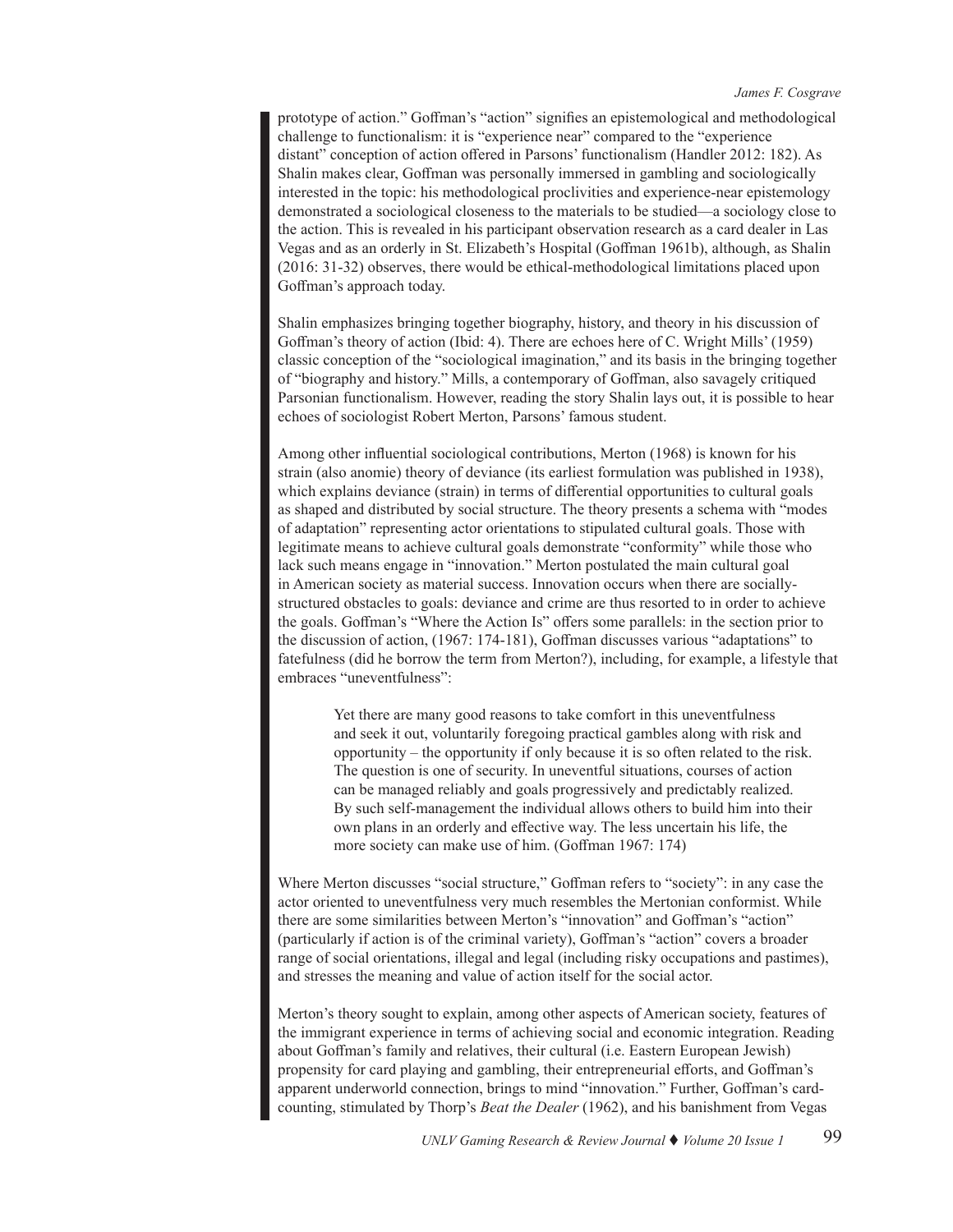casinos demonstrates his own innovative orientations, his desire for "action." However, while Shalin (2016: 27) notes that Goffman was "reticent about the macro-implications of his work," it is possible to read Goffman's work as responding to aspects of social structure at the time, and to changes that were occurring. One of Goffman's earliest publications, "Cooling the Mark Out: Some Aspects of Adaptation to Failure" (1952) took the "cooling out" practice of confidence men and saw its applications in legitimate society. Colin Sumner (1994: 208) remarks on this:

> Goffman…in effect adroitly conceptualized what was going on American society as 'cooling out the mark'… Blumer had already alerted us to the importance of the explosive and sensitive process whereby respectable identity was transformed into deviance, but Goffman gave the account an edge by comparing such transformative processes to the ways that confidence men cooled out their mark before taking it to the cleaners – the laundry business had long been in the hands of the mob, that paragon of the new, conservative, confidence. Again, gambling provided Goffman's main illustration.

When Goffman gambled in Nevada, there was no other place to ply his card-counting trade. Differently put, Las Vegas for Goffman, and for other gamblers, card-counters, and confidence men (not to mention the mob), provided "opportunity structures" in the face of a conformist America that was nevertheless changing (Merton 1959). For Sumner (1994: 208), 1950s "Las Vegas came to symbolize the full absorption of deviance into 'the system.'"

However, Shalin (8) reminds the reader of the place of gambling and risk-taking in the "national idiom." So despite the official condemnatory view of gambling in America's cultural past, it has nevertheless been part of its spirit. As successful academic, stockmarket player, and early on, dealer-beater, Goffman was living the American Dream. Shalin's discussion (Ibid: 25-27) of the parallels between "legitimate" and underworld business enterprises in American history also confirms a point Merton (1968: 195), writing in the mid- $20<sup>th</sup>$  century, makes about the cultural goal of wealth in American society: "in our competitive society...wealth has taken on a highly symbolic cast." Aware of "morally dubious innovations" in pursuit of this goal, Merton says, it is the "sacrosanct goal that virtually consecrates the means" (Ibid: 196).

If Goffman was willing to take advantage of opportunities to beat the dealers in 1950s Las Vegas, his sociological proclivities nevertheless saw him attuned to the changes occurring in post-war America. Goffman was at his most productive, and rose to fame, in the 1960s (most notably following the publication of *The Presentation of Self in Everyday Life* and *Asylums*). Indeed some consider Goffman a sociologist of the 1960s (Lemert 1997: xxiii). However, as Lemert (1997: xxi) makes the case, Goffman's sociology came of age in the 1940s and 50s, his graduate work at the University of Chicago ("a school at odds with the then dominant professional schools at Columbia and Harvard") occurring "during the absolute high water mark of sociology in America." Further, despite the dominance of functionalism, the 1950s saw a variety of publications that presented sociological criticism of American society with its stultifying norms, bureaucratic alienation, and hypocritical authorities (e.g. "David Riesman's *The Lonely Crowd* (1950), C. Wright Mills' *White Collar* (1951), William Whyte's *The Organization Man* (1956), John Keats's *Crack in the Picture Window* (1957), and Vance Packard's *The Hidden Persuaders* (1957)," (Lemert 1997: xxiv)). This milieu helped to form Goffman's sociological antennae as he went on to coolly analyze the "constructed" social realities of 1960s America (Lemert xxxvii).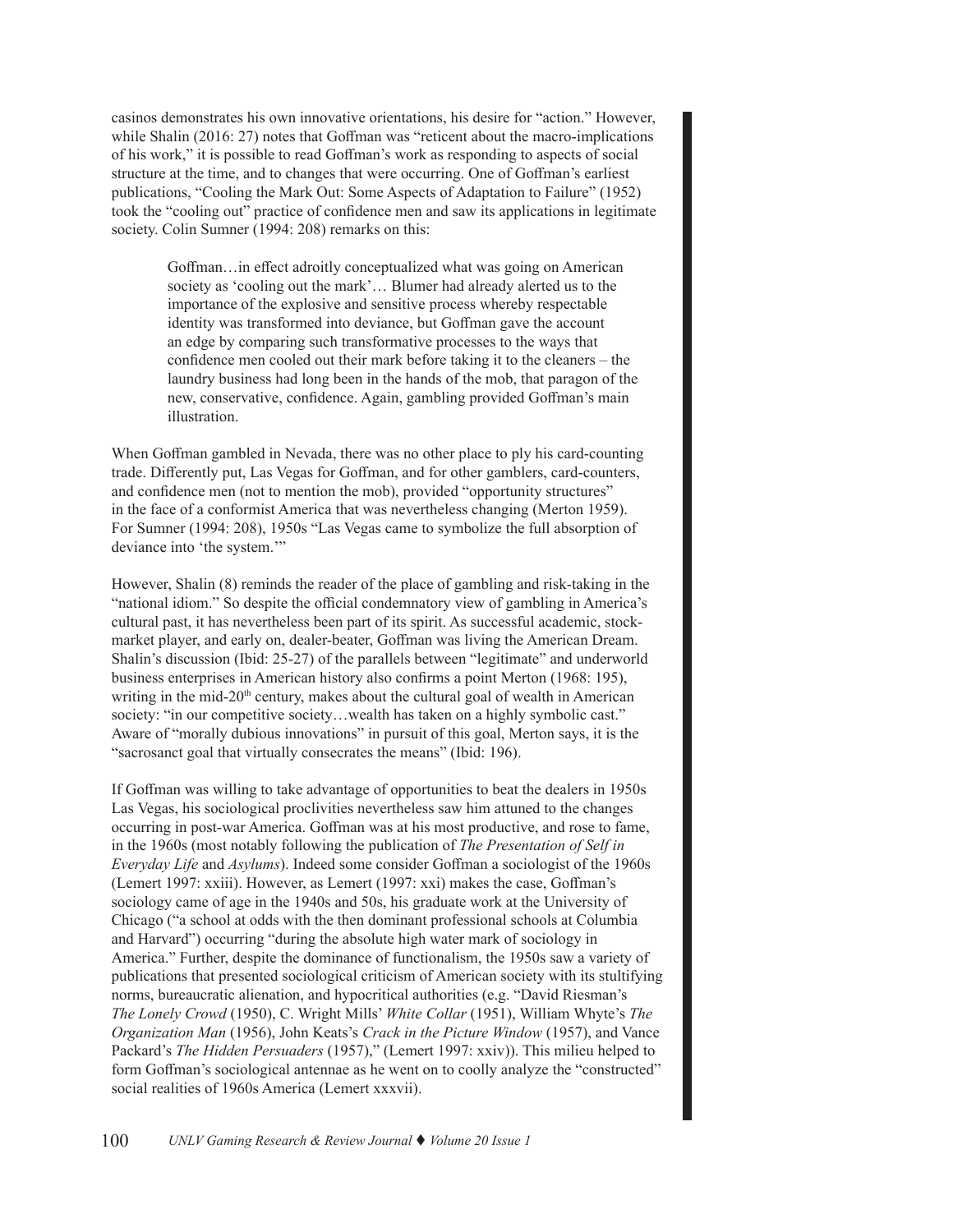### **Doubling Down on Goffman**

Shalin's essay is timely, in part because commentaries on, and applications of, Goffman's work are proliferating (Scheff 2006; Cosgrave 2008; Jacobsen 2010; Edgely 2013). Further, as Shalin (1) argues "the theory of fateful action presented in the seminal study, 'Where the Action Is' remains a potent if underutilized theoretical, methodological, and political resource." Indeed given changes in social structure (i.e. the effects of globalization, deindustrialization, etc.) it is difficult to argue with this, and a brief discussion of this point is provided below. With respect to the world of gambling in the early 21st century, we can double down on Goffman and say that his *whole body of work*  can be brought to bear on contemporary gambling: its interaction orders, organizational and institutional shaping, dramaturgical performances, modes of stigmatization, definitional frames, etc.

 Indeed, as the world of legal gambling has changed immensely since Goffman's card dealing and research time in Las Vegas, so in a sense has the character (and definitions) of gambling interaction changed, influenced by the ubiquity of contemporary gambling enterprises, technologies, environments, and spaces. Goffman's dramaturgical approach was undoubtedly oriented to face-to-face interaction, but it is important to remember that his researches were also very much interested in the ways in which settings and institutions shaped the course of interactions, whether in the casino where "character" was displayed, or the asylum (Goffman 1961b), where mortifications of the self occurred.

As such, the contemporary world of legal gambling offers many possibilities for Goffman-influenced analyses. His books and essays offer a variety of analytical metaphors, concepts, and frames (Goffman 1974) that can enrich gambling studies. Following Goffman's lead will require inventive thinking. The technological configuring of gambling games and their shaping of gamblers' choices, actions, and behaviours (Cosgrave 2010; Schüll 2012; Shalin 2016: 29) is an area that gambling research could pursue. How, for example, would a Goffmanian approach address the interactions between social actors and technologically- and psychologically- sophisticated electronic gaming machines? How is the self constituted and dramaturgically enacted here? Some contemporary work has been done applying Goffman to interactions with mobility devices and social media, so the area of electronic and virtual gambling forms lies open to Goffmanian analyses (Jenkins, 2010; Ling 2010). Many other facets of gambling open themselves for analysis. How might a Goffmanian approach address the interactions and performances generated by sports betting, scratch game, or lottery ticket play? How do (post-)modern casino environments shape interactions and self-performances? The study of these phenomena will require inventive, creative thinking, and this was always one of the hallmarks of Goffman's work as a sociologist.

Shalin's point that Goffman's "theory of fateful action… remains a potent if underutilized…resource" merits some comment. Goffman's theorization of action took place when, in his view, the opportunities for fateful action in society were in steep decline. For Goffman, casino gambling and the vicarious experiences provided by the mass media were compensatory experiences for the withering of action and fatefulness. The spread of legal gambling since Goffman's Las Vegas experiences in the late 1950s and 60s, would not have changed his mind, especially since gambling is massmarketed now as a form of entertainment. This position is debatable to some extent, since, as with the widespread popularity of No Limit Texas Hold' em poker, there is no shortage of opportunities to engage in "edgework" and display character (Lyng 2005, 2014). Further, since Goffman's time we have seen the emergence of the "problem" and "pathological" gambler as medical categories that have developed alongside expanded and commercialized gambling markets (Cosgrave 2010). These developments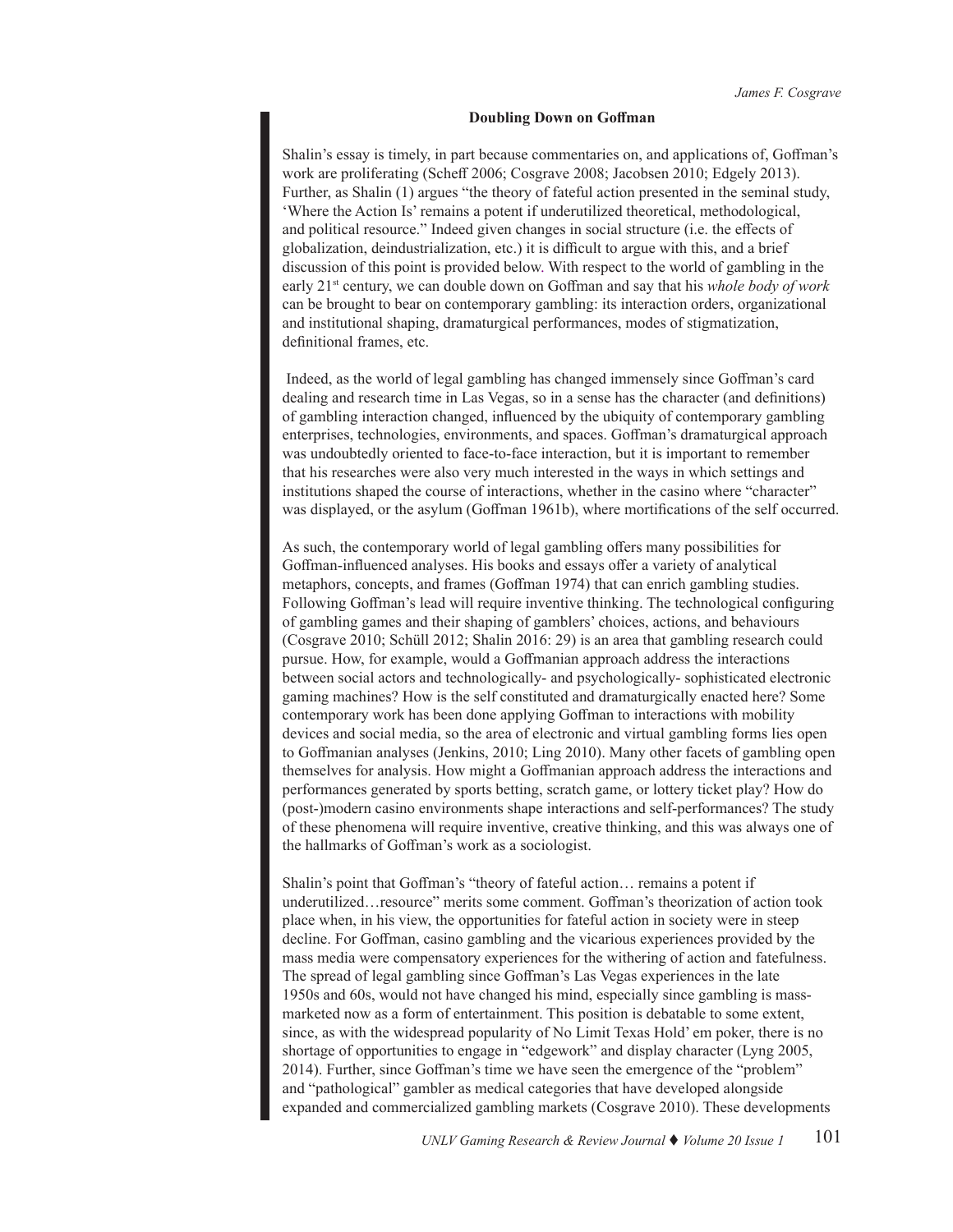raise Goffmanian concerns. Shalin (2016: 30) remarks that "Goffman is mum about compulsive gambling," failing to discuss the "delusions and…self-destructive habits" of some gamblers, and that this "is a serious gap in the paradigm of fateful action." One reason for this may well be that, unlike today, compulsive gambling had not become the pervasive, medicalized category that "pathological" gambling has become since the latter's inclusion in the DSM-III in 1980, with its (and "problem gambling's") subsequent discursive spread alongside the expansion of legal markets (Cosgrave 2010). Thus, we can propose the idea of a conceptual or classificatory career, paralleling Goffman's own analysis of "moral career" (Goffman 1961b). Goffman made no bones about his antipsychiatry, stated explicitly in *Asylums* (1961b: x) and made it clear that his study was going to take the position of the inmates. Goffman, like other writers in the 1960s and 70s, such as Thomas Szasz, Ivan Illich, Ernest Becker, and Irving Zola, was a harsh critic of medicalization, seeing it as a form of social control with the power to alter self-conceptions (Goffman 1961b). In *Asylums*, as with *Stigma*, Goffman articulated the position of the marginalized and labelled—against the institutional authority of the psychiatrists in the former and the social-interactional authority of the "normals" in the latter (Goffman, 1963). Thus, if in "Where the Action Is," Goffman wanted to rehabilitate gambling for its sociological significance and champion the gamblers, in *Stigma* he sympathizes with the stigmatized segments of society, including "drug addicts, delinquents, criminals… (and) gamblers…" (Goffman 1963: 143-144). There is no reason to think that Goffman would not have viewed today's "problem" or "pathological" gamblers as the casualties of contingent labelling processes, subject to the vicissitudes of a particular "moral career" (Goffman 1961b). We might well wonder how Goffman would have analyzed the "cooling out" practices, directed at consumers of mass-marketed gambling, that have accompanied the expansion of legal gambling activities, particularly with respect to governments, who, aside from their power to legalize gambling, have played a significant role in the development and expansion of "legitimate" gambling markets in order to procure revenues (Cormack and Cosgrave 2013). Aside from official moral admonitions to gamble "responsibly," it certainly helps that gambling revenues are "framed" (Goffman 1974) as contributing to the "public good."

Given Goffman's celebration of action and character in "Where the Action Is," if by way of lament at the decline of the possibilities for "the occurrence of fatefulness of the serious, heroic, and dutiful kind" (Goffman 1967: 193), and given his own commitment to beating the dealer, he no doubt saw in gambling an agonistic outlet, fitting his own masculinist values (Scheff 2006: 12-13, 162). Thus, one wonders what Goffman would have thought of the compulsive gamblers in the Las Vegas casinos he dealt cards to or sat beside playing blackjack. Shalin (2016: 28) suggests the "momentous changes that have transformed the entertainment and gaming industry call for further investigation into the evolving status of fateful action." Goffman celebrates action against the safe and momentless; widespread electronic gambling now however appears to work against the idea of action, in that player behaviour is being shaped and solicited for "time on device," so that what is sought is the technologically-induced "zone" (Woolley and Livingstone, 2010; Schüll 2012). Indeed, such gaming-experiential notions as the zone indicate that gambling practices can be usefully analyzed in terms of changing definitional frames. As suggested, the technological shaping of gambling offerings is an area where Goffman's theorizations could be brought to bear. The interactions of gamblers with various gaming screens (EGMs, etc.) and simulations in the casino and elsewhere partake of the broader cultural manifestation of human- screen interaction so prevalent today and deserving of more sociological scrutiny.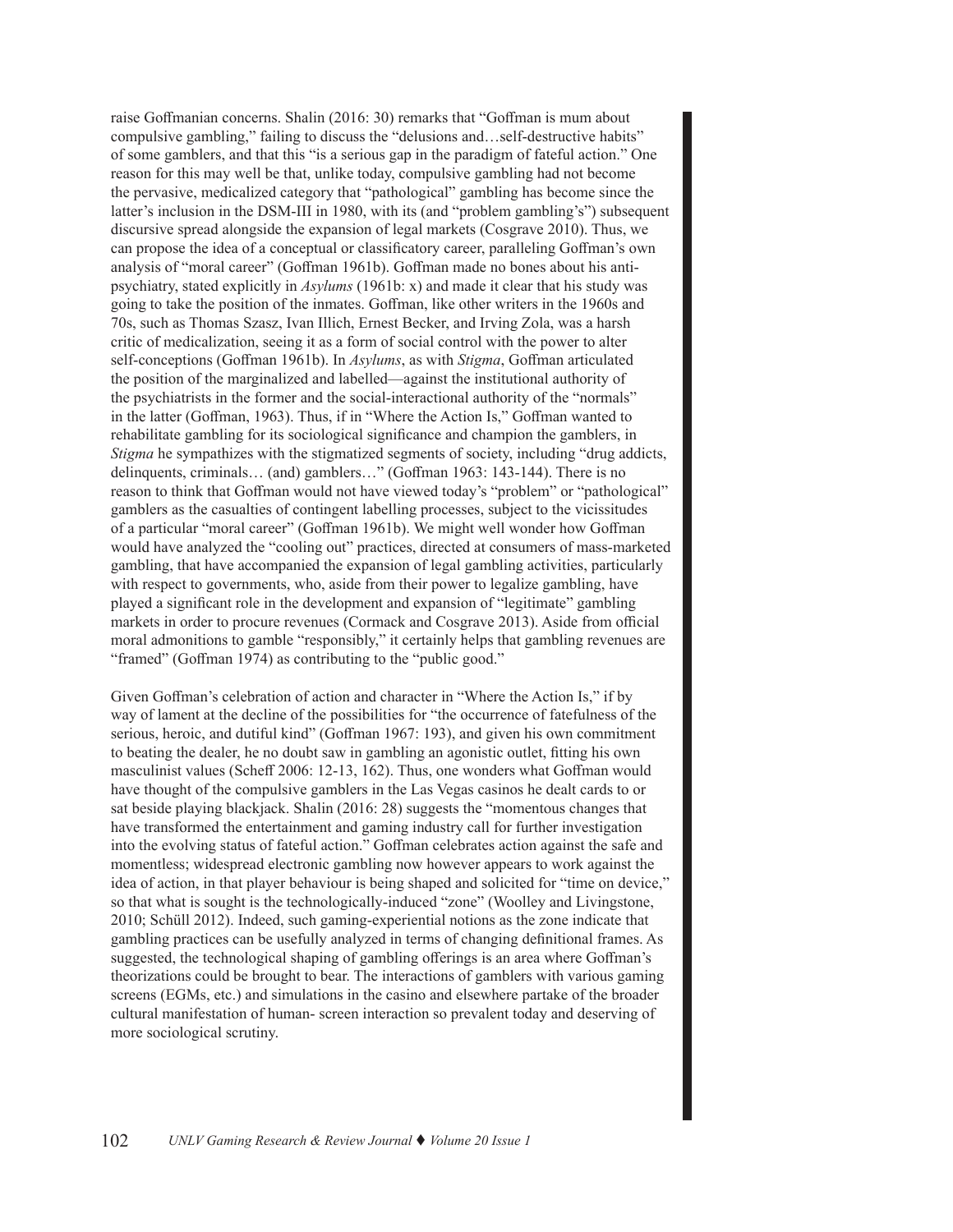## **Action and "practical gambles"**

Shalin (2016: 46) remarks that "Goffman's enduring contribution to the study of gambling owes much to his determined effort to breach the wall between betting practices in entertainment venues and risk-taking in society at large…". Goffman made it clear that, whether individuals sought action or not, life was full of occasions where "practical gambles" (Goffman 1967: 170) occurred. As mentioned, Goffman's oeuvre provides a rich variety of perspectives (e.g. dramaturgy, game, frame) and concepts that could serve in the analysis of gambling, while the notion of "practical gambles" could serve as the basis for analysis of those social actions and practices in everyday life that structurally resemble gambles. Aside from the explicit focus on action in "Where the Action Is," Goffman illustrated his analyses of various aspects of the interaction order with gamblingrelated examples, found throughout his oeuvre, from the early *Encounters* (1961a) to *Frame Analysis* (1974). A Goffmanian sociology of gambling can thus illuminate the place of gambling and its various social analogues in everyday life, as well as the ways in which gambling activities and "practical gambles" are organizationally and institutionally shaped.

It is true, as Shalin (2016: 27) indicates, that Goffman did not have much to say about "the macro-implications of his findings," nor was his analytical focus on (macro-) social structure. The widespread legalization and expansion of gambling indicates a changed social structure compared to Goffman's Las Vegas era, affected by globalizing processes. In North America, factors such as deindustrialization and economic neoliberalism have influenced the social milieu within which gambling enterprises and opportunities have expanded. Some thinkers have termed the present period the "risk society" (Beck 1992; Giddens 1991). Evidence of this is found in the risks posed by climate change, and by the effects that global financial markets are having on everyone's lives, brought to the fore by the 2008 financial crisis. No doubt there are more opportunities to gamble legally than ever, as processes of "Las Vegasization" (Kingma 2010) have made gambling easily accessible for most people in North America and other jurisdictions. But the "risk society" suggests that risk has become a conceptual filter for understanding our relationship to the world. In "Where the Action Is" Goffman (1967: 155-156) referred to occasions such as "taking one job instead of another," where the "individual makes bets and takes chances in regard to daily living." Such "practical gambles," in contrast to casino gambles, manifested their consequentiality only after an extended passage of time. For the risk society theorists, late modern cultural conditions have produced the self as a "reflexive project" (Giddens 1991; Scott 2007). Under these conditions, "Leaving home, getting a job, becoming unemployed, forming a new relationship, facing an illness, and so on, all pose risks and choices that must be reflexively negotiated…(thus) strategic life planning becomes a major source of anxiety" (Scott 2007: 101; Giddens 1991). Goffman's conception of "practical gambles," as well as his dramaturgical formulation of a reflexive, impression managing self (1959), are precursors to themes discussed by the risk society theorists. However, social structure and cultural conditions have changed since Goffman's time. Indeed, if "the evolving status of fateful action" (Shalin 2016: 28) deserves greater attention, we might look no further than the (dis)organizing features of everyday life itself to see the unfolding fateful consequences of people's choices and decisions, where it seems "ontological security" (Giddens 1991) may not be as assured as it may have been in earlier prosperous times. Goffman (1967: 201) wrote that, for those "individuals strongly oriented to action…chance is not only sought out but carved out"; however, the uncertainties of late modernity suggest that action, or at any rate risks, may be foisted upon us at any time, whether we desire them or not.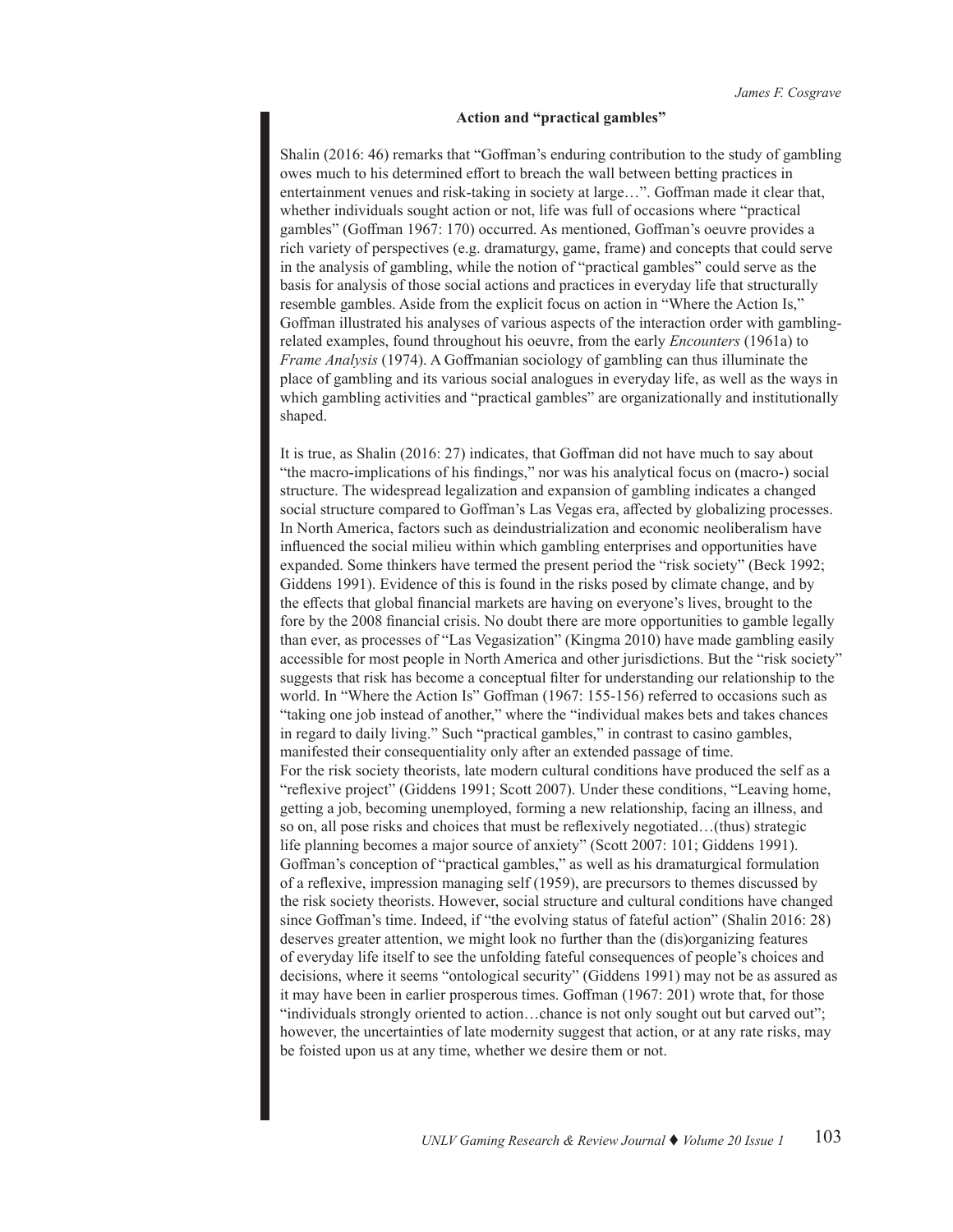## **Conclusion**

Goffman may have followed a conventional professional career path as an academic, even if his fame was quickly accrued and atypical. He was nevertheless a sociological innovator and risk-taker, and indeed sociology and social science more generally has been made much richer through his inventive, insightful work. Shalin has shone considerable light on Goffman's world, in particular his personal and professional desire to find the action and reveal its sociological meanings and implications: a world where action, character, consequentiality, and fatefulness are crucial concepts for understanding human social experience.

For Goffman-philes, scholars, and sociologists of gambling, Goffman's casino manuscript remains an intriguing mystery; however, Shalin indicates that we may yet come to know Goffman's reasons for suspending his casino research. In the meanwhile, a great service to Goffman scholarship has been performed here: Shalin's "backstage" work in the Erving Goffman Archives has paid off in spades.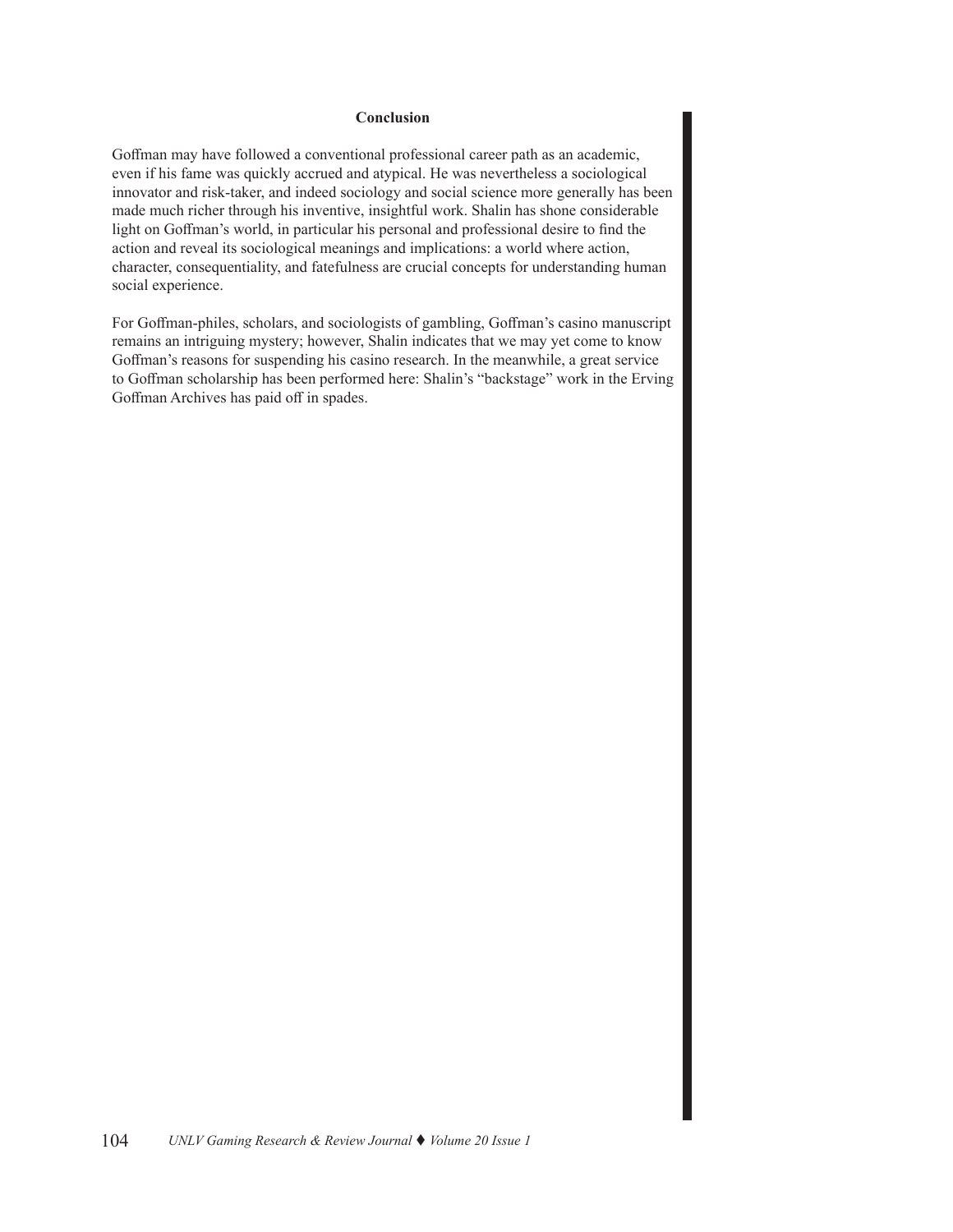#### **References**

Beck, Ulrich. 1992 [1986]. *The Risk Society: Towards a New Modernity*. London: Sage. Cormack, Patricia and James F. Cosgrave. 2013. "Peace, Order, and Good Gambling."

Pp. 135-172 in *Desiring Canada: CBC Contests, Hockey Violence, and Other Stately Pleasures*. Toronto: University of Toronto Press.

Cosgrave, James F. 2008. "Goffman Revisited: Action and Character in the Era of Legalized Gambling." *International Journal of Criminology and Sociological Theory* 1: 80-96.

Cosgrave, James F. 2010. "Embedded Addiction: The Social Production of Gambling Knowledge and the Development of Gambling Markets." *Canadian Journal of Sociology* 35 (1): 113-134

Downes, David, B.P. Davies, M.E. David, and P. Stone. 1976. "Gambling as a Sociological Problem." Pp. 11-28 in *Gambling, work, and leisure: a study across three areas*. London: Routledge & Kegan Paul.

Edgley, Charles, ed., 2013. *The Drama of Social Life: A Dramaturgical Handbook*. Dorchester: Ashgate Publishing Limited.

Giddens, Anthony. 1991. "Fate, Risk, and Security." Pp 109-143 in *Modernity and Self-Identity*. Stanford UP. Stanford, CA: Stanford University Press.

Goffman, Erving, 1952. "Cooling the Mark Out: Some Aspects of Adaptation to Failure," *Psychiatry* 15 4(451-463).

Goffman, Erving. 1959. *The Presentation of Self in Everyday Life.* New York: Doubleday Anchor.

Goffman, Erving. 1961a. *Encounters: Two Studies in the Sociology of Interaction.*  Indianapolis: Bobbs-Merrill.

Goffman, Erving. 1961b. *Asylums: Essays on the Social Situation of Mental Patients and Other Inmates.* Garden City, NY: Anchor Books.

Goffman, Erving. 1963. *Stigma: Notes on the Management of Spoiled Identity.*  Englewood Cliffs, New Jersey: Prentice-Hall.

Goffman, Erving. 1967. *Interaction Ritual: Essays on Face-to-Face Behavior*. New York: Doubleday Anchor.

Goffman, Erving. 1969. *Strategic Interaction*. Philadelphia: University of Pennsylvania.

Goffman, Erving. 1971. *Relations in Public: Microstudies of the Public Order.* New York: Basic Books.

Handler, Richard. 2012. "What I'm reading: What's up, Doctor Goffman? Tell us where the action is!" *Journal of the Royal Anthropological Institute* 18: 179-190.

Jenkins, Richard. 2010. "The 21st-Century Interaction Order." Pp. 257-275 in Michael Hviid Jacobsen, ed., 2010, *The Contemporary Goffman*. Routledge Studies in Social and Political Thought. New York: Routledge.

Kingma, Sytze (ed.) 2010. *Global Gambling: Cultural Perspectives on Gambling Organizations*. New York: Routledge.

Lemert, Charles. 1997. "'Goffman.'" Pp. ix-xliii in *The Goffman Reader*, eds. Charles Lemert and Ann Branaman. Oxford, UK: Blackwell.

Ling, Rich. 2010. "The 'Unboothed' Phone: Goffman and the Use of Mobile Communication." Pp. 275-292 in Michael Hviid Jacobsen, ed., 2010, *The Contemporary Goffman*. Routledge Studies in Social and Political Thought. New York: Routledge.

Lyng, Stephen, ed. 2005. Edgework: *The Sociology of Risk Taking*. New York: Routledge.

Lyng, Stephen. 2014. "Action and Edgework: Risk Taking and Reflexivity in Late Modernity." *European Journal of Social Theory* 17: 443-460.

Merton, Robert K. 1959. "Social conformity, deviation and opportunity structures: A comment on the contributions of Dubin and Cloward." *American Sociological Review* 24, 177-189.